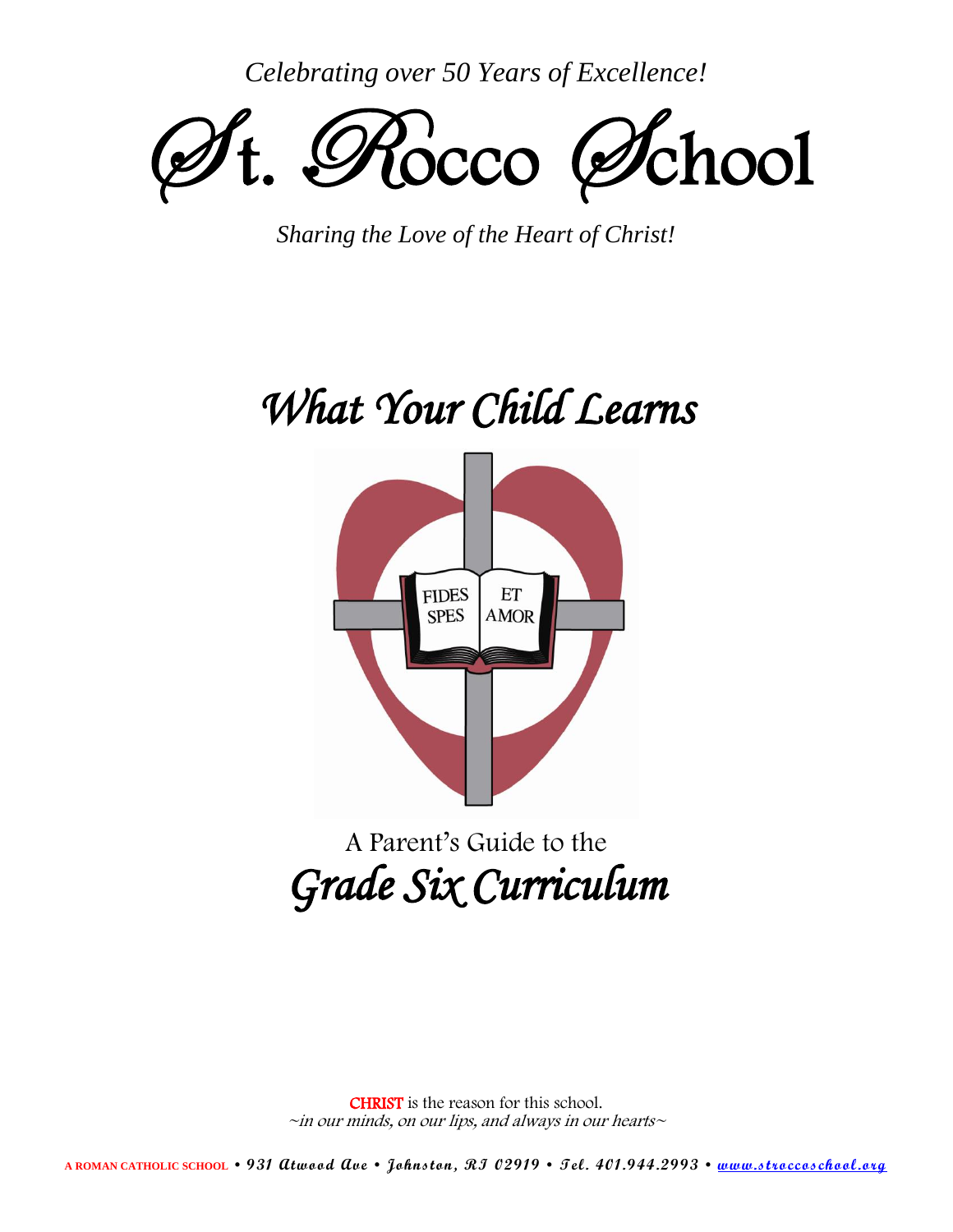*At St. Rocco School, we promote a Catholic Education providing a rich spiritual, academic and social development of each child. We do this through a stimulating environment and a broad based and balanced core standard curriculum for each subject area in every grade level. Our curriculum will continuously undergo evaluation and updating.*

Included but not limited to: Empowering Writing Grades K-8

Foss Kits Grades K-8

STAR assessments are used regularly throughout the year as formative and interim testing to screen for reading and math achievement levels. They will be used once a year in April as nationally normed summative assessments. The assessments are computer based either being taken on a laptop, PC or tablet. The reports yield data in both disciplines in order for the teachers to identify differentiated classroom instructional strategies for individualized student progress in grades 2-8. Next Generation Science Standards Grades 5-8

St. Rocco School is accredited by the New England Association for Schools and Colleges.

*Please note that these curriculum guides provide only an overview of what your child will be learning and that the actual written curriculum is much more comprehensive.*

## *What Your Child Learns*  GRADE SIX CURRICULUM Religion

Students will become aware that God made and loves us. They will appreciate themselves as gifts of God. They will examine what Catholics believe, how Catholics celebrate, live, and pray. As part of the Religion Program, the Circle of Grace Program will concentrate on recognizing safe and unsafe boundaries, and how to take action when boundaries are threatened or violated. The focus is on salvation history as contained within the Old Testament.

#### A few of the objectives to be covered are:

- Respect that the Bible tells us that God and God's goodness prevail over sin and evil and that God chose to send Jesus to us for our salvation.
- Explain that the Holy Spirit inspired the authors of the Bible and that the Holy Spirit is always present and active in the lives of people.
- Understand the stories in the books of the Old Testament and recognize that Jesus is the fulfillment of God's covenant with His people.
- See that the way to the reign of God is a way of justice and peace.
- Recognize that worship belongs to God alone and the Eucharistic liturgy is the community's central act of worship.
- Understand that diversity adds richness to family life and to God's creation..
- Learn to pray using Scripture and following the Ten Commandments.

## Health

The students will study a variety of topics relating to personal and mental health, nutrition and fitness, harmful substances, human growth, disease and injury prevention, the importance of safety and community resources, and strategies for conflict resolution and stress management:

#### A few of the objectives are listed below:

- Use gifts and talents for the service of others.
- Utilize values in the decision-making process.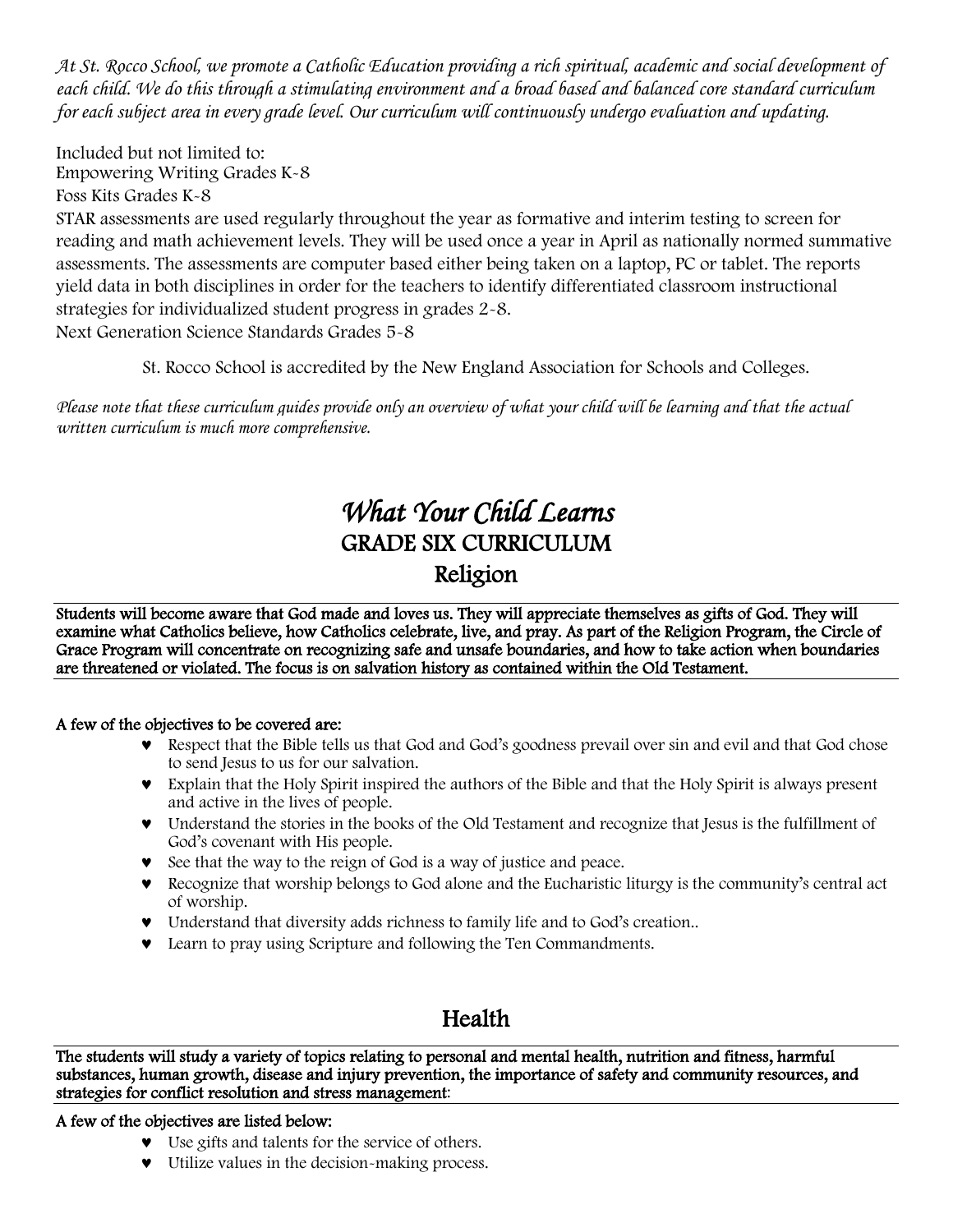- Develop a personal fitness and nutrition program for a healthy lifestyle.
- Relate the major organs and body systems to physical fitness and nutrition.
- Recognize the existence of eating disorders.
- Understand legal, social, and emotional consequences of drug use.
- $\bullet$  Identify dangerous situations and practice good decision making.
- Understand and demonstrate the need for increased personal hygiene habits during adolescence.
- Explain changes occurring during puberty and maturation.
- **v** Demonstrate abstinence.
- $\bullet$  Identify diseases that can be controlled or prevented.
- Understand the rules for prohibiting weapons in school.
- Learn first aid skills such as choking and minor injuries.
- Demonstrate respect for all life.
- Demonstrate peer mediation strategies to resolve problems in group situations.
- Demonstrate the ability to act responsibly and accept consequences.
- Identify stressful situations and practice stress-management techniques.
- $\bullet$  Identify how peer pressure affects decision-making.

#### Math

Students will understand numbers and ways of representing numbers. They will demonstrate an understanding of classification, patterning and sequence. Students will recognize ways to measure objects, time, and money. Students will begin to demonstrate an understanding of data collection, display, and interpretation.

#### A few of the objectives are listed below:

- Place Values, Expanded Forms, and Exponents
- Round, Compare and Order Decimals
- Estimation of operations for whole numbers, decimals, and fractions
- Operations of whole numbers and decimals.
- **v** Scientific Notation
- Divide decimals by whole numbers and decimals.
- Patterns with Tenths, Hundredths, Thousandths
- **v** Zeros in Division
- Order of operations
- Translate and evaluate algebraic expressions, equations and inequalities
- Evaluating one-step equations with whole numbers, decimals and fractions
- Order of operations with a calculator
- Compare and order integers
- Add, subtract, multiply, divide integers
- Expressions and equations with integers
- Find the prime factorization of a composite number
- **v** Compare and order fractions.
- **v** Simplest Form of fractions
- Naming fractions as decimals and vice versa
- **Terminating and Repeating Decimals**
- Add, subtract, multiply and divide fractions
- **v** Probability
- **v** Compound Events
- **v** Permutations and Combinations
- **v** Organize data into spread sheets.
- Reading, interpreting and creating plots and graphs
- U Lines and Angles
- $\bullet$  Areas of Polygons and Circles = 0 A
- Surface areas of cubes, cylinders, and prisms
- Transformations, Symmetry, and Tessellations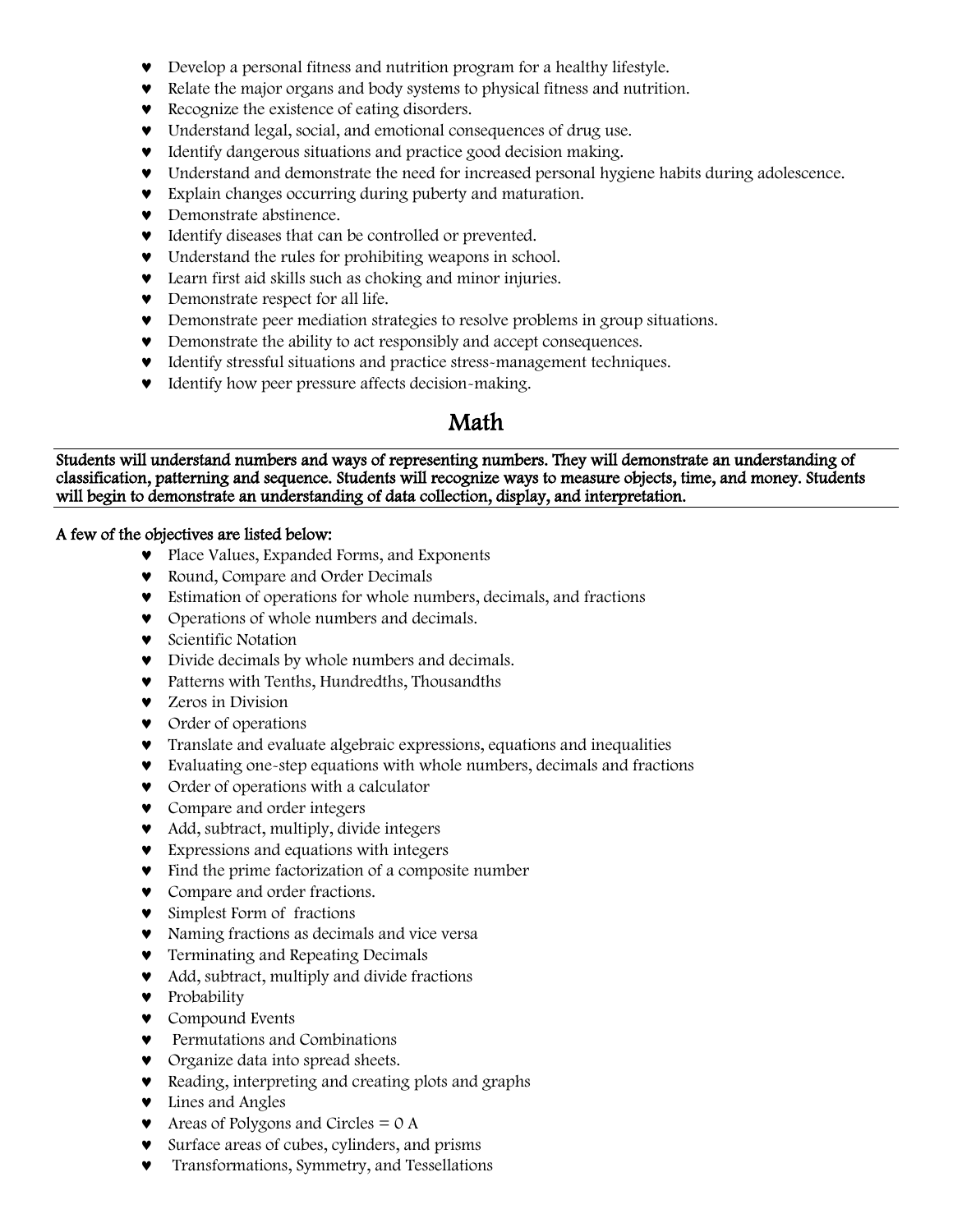- Ratio, Proportions and Percents
- Measurements of mass, capacity, and weight in the customary system
- Measurements of mass, capacity, and weight in the Metric system
- Relate customary and metric units

## Language Arts

#### Listening

- Identify a speaker's motive, bias, and point of view.
- Interpret and distinguish between literal and figurative language.
- $\bullet$  Infer outcomes and draw conclusions from orally presented material.

#### Speaking

- Express ideas and feeling using a variety of words.
- Incorporate new vocabulary into daily speech.
- Adapt content and form of language use to accommodate purpose and audience.
- Prepare and deliver formal presentations with and without visual aids.

#### **Reading**

#### Literal Comprehension

- Ask questions of themselves and actions as they read.
- Understand stage direction and relevance to the text.

#### Inferential Comprehension

- Organize main idea and supporting details in an outline.
- Identify mood and the relevance to the story line and character's action.
- $\bullet$  Identify genre and its elements.
- Make inferences based on material read and predict future outcome.

#### Critical/Evaluative Thinking

- $\bullet$  Identify the author's use of literary techniques:
	- dialogue<br>■ similes r
	- similes, metaphors, personification
	- point of view
	- conflict and plot
- Understand the author's conflict resolution and develop alternative outcomes.

#### Fluency

#### Word Recognition (Vocabulary)

- Select from multiple definitions the most appropriate contextual meaning for a word.
- $\bullet$  Identify and define synonyms and antonyms.
- $\bullet$  Identify relationships in analogies.

#### Phonetic Analysis

- Apply phonics rules to decode unknown words.
- Use syllabication rules to decode unknown words.

#### Structural Analysis

- Utilize word study skills such as:
	- **suffixes and prefixes**<br>**s** abbreviations and can
	- abbreviations and capitalization
	- **•** apostrophe to show possession
	- multi-syllabic words

#### Study/Organizational Skills

- Develop test taking skills and strategies: reading and following all directions; read all choices before choosing an answer; checking for clues words; finding hints; rereading important direction words; omitting difficult items, then going back; numbering all parts of a question.
- Use time management skills.
- Use skimming/scanning to locate information.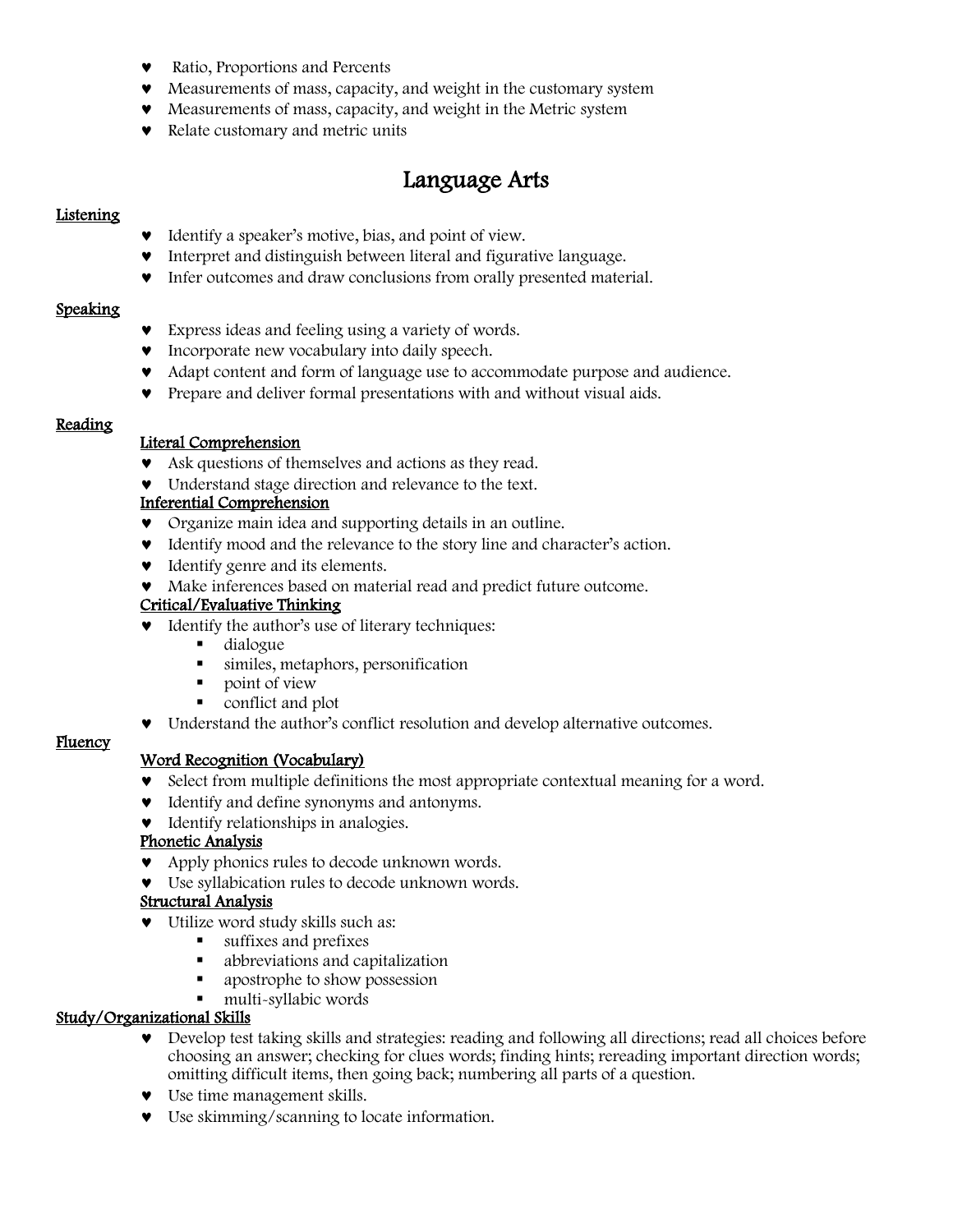#### Writing

#### **Prewriting**

- Collect and focus ideas for the writing process.
- Explore a variety of forms and purposes for writing (stories, journals, poetry, letters, personal narratives, friendly letter, business letter, descriptive, compare/contrast, report, how-to, fable, folk tales, fairy tales, opinion).

#### **Drafting**

- Establish a situation, plot, point of view, conflict (and for autobiography, the significance of event and of conclusions that can be drawn from those events).
- Develop complex characters.
- Use a range of strategies, such as dialogue, tension or suspense, naming, and specific narrative action, e.g. movement, gestures, expressions.

#### Revising

- Evaluate whether writing achieves its purpose.
- Eliminate extraneous details and inconsistencies.
- **v** Improve sentences with more vivid language.

#### Editing/Mechanics

- Use conventional spelling.
- $\bullet$  Identify and corrects misspelled words.
- Correct errors in grammar and usage.

#### Publishing

- Prepare corrected copy for publication.
- Add illustrations or graphics, if appropriate.
- Share writing with appropriate audiences.

## Social Studies

The social studies curriculum is a survey of World History, focusing on Ancient (Mesopotamia/Middle East) and Classical (Greece and Rome) civilizations and two Asian civilizations (India and China).Geographic knowledge, map, chart, and graph reading skills are woven throughout the curriculum. The civic ideals of democracy and the rule of law are empathized while studying Greece and Rome respectively. Students will learn the origins, development, and contributions of these civilizations to our world.

### Science

Students will continue to utilize the FOSS curriculum to engage in hands on learning about Earth, Life, and Physical Sciences. In grade 6, the topics covered include weather and water diversity of life, electromagnetic force, and variables & design\*.

A few of the objectives to be covered are:

- Identify and describe the tools used by meteorologist to help them predict and describe weather conditions.
- Describe the different properties of gas using a particle model.
- Describe and explain the relationship between air pressure and density.
- Use pressure map data to predict the movement of wind.
- Relate the density of air to how fluids move via convection currents.
- Describe the changes in particle's energy level in a convention current.
- Differentiate between weather and climate and how they vary in different parts of the Earth.
- Explain how the amount of energy from the Sun affects the climate at different latitudes.
- Explain what cause wind on a local and global scale.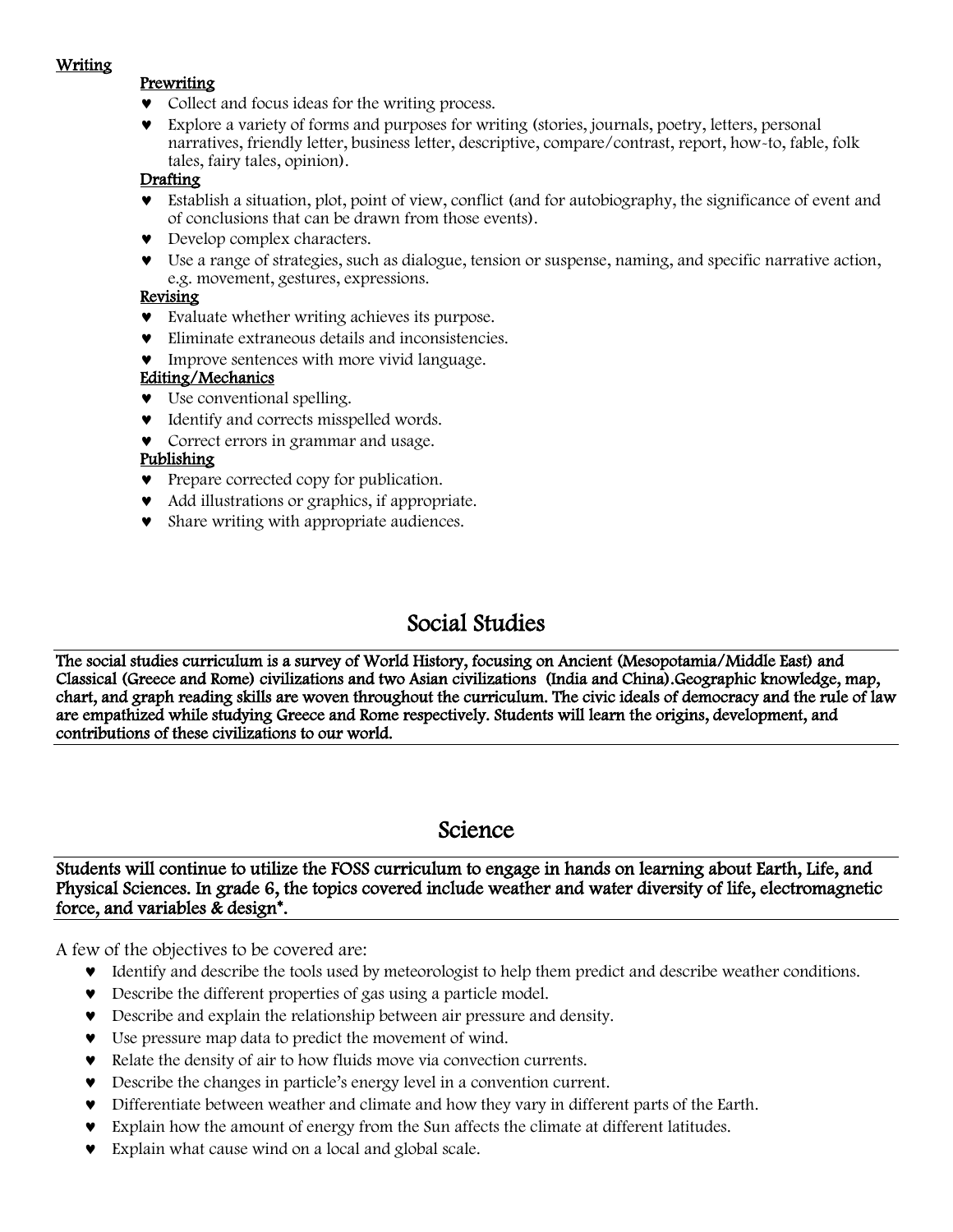- Describe how the energy of particles changes during changes in phase.
- Describe the formation of clouds in the atmosphere.
- $\bullet$  Identify and explain the information displayed on weather maps.
- Describe the flow of energy and matter in the water cycle.
- **v** Explain how ocean affect climate on land.
- Describe recent changes to the environment due to the change in climate based on the increase in greenhouse gas emissions.
- Investigate the characteristics of life through identification of living and nonliving things.
- Identify the different components of a microscope and explain their functions.
- Use a microscope to examine microorganism.
- Differentiate between single celled and multicellular organisms.
- Describe the structures within cells that enable the functions of life.
- Describe the different levels of complexity in living organisms.
- Apply the characteristics of life to unknown organism to determine if they are living or nonliving.
- Describe how the vascular system transports necessary nutrients through plants.
- $\bullet$  Describe the process of photosynthesis.
- Describe the relationship between pollinators and flowers.
- Explain the process of plant reproduction and growth.
- Compare the process of reproduction in protists, flowering plants, and animals.
- Identify and describe the different forces acting on an object.
- Describe the interaction of magnets and the factors that affect the force of attraction between them.
- Assemble a complete circuit and explain how energy flows through the circuit.
- Analyze the components of an electric motor to determine their function in terms of energy transfer.

\*Variables and Design objectives are forthcoming with the release of the new FOSS kit.

#### Art

Each student will be provided with an introduction to artists (their works, their techniques, their mediums, their struggles, and their perseverance's) in an environment that encourages self-discovery and self-expression through artistic experimentation.

#### THEME: Art is Everywhere -- Recognizing sources of inspiration in everyday life Focus of Lessons:

- Expanding on the beauty of the often overlooked
- **Recognizing the beauty in simple subjects**
- Everyday routines inspire art
- **•** Favorite things inspire creativity
- **v** Learning to see the dynamics of motion
- Daydreams inspire art
- Defining the beauty in productivity
- **•** Finding inspiration in the kitchen
- Finding inspiration in common materials
- Seasonal projects/art work